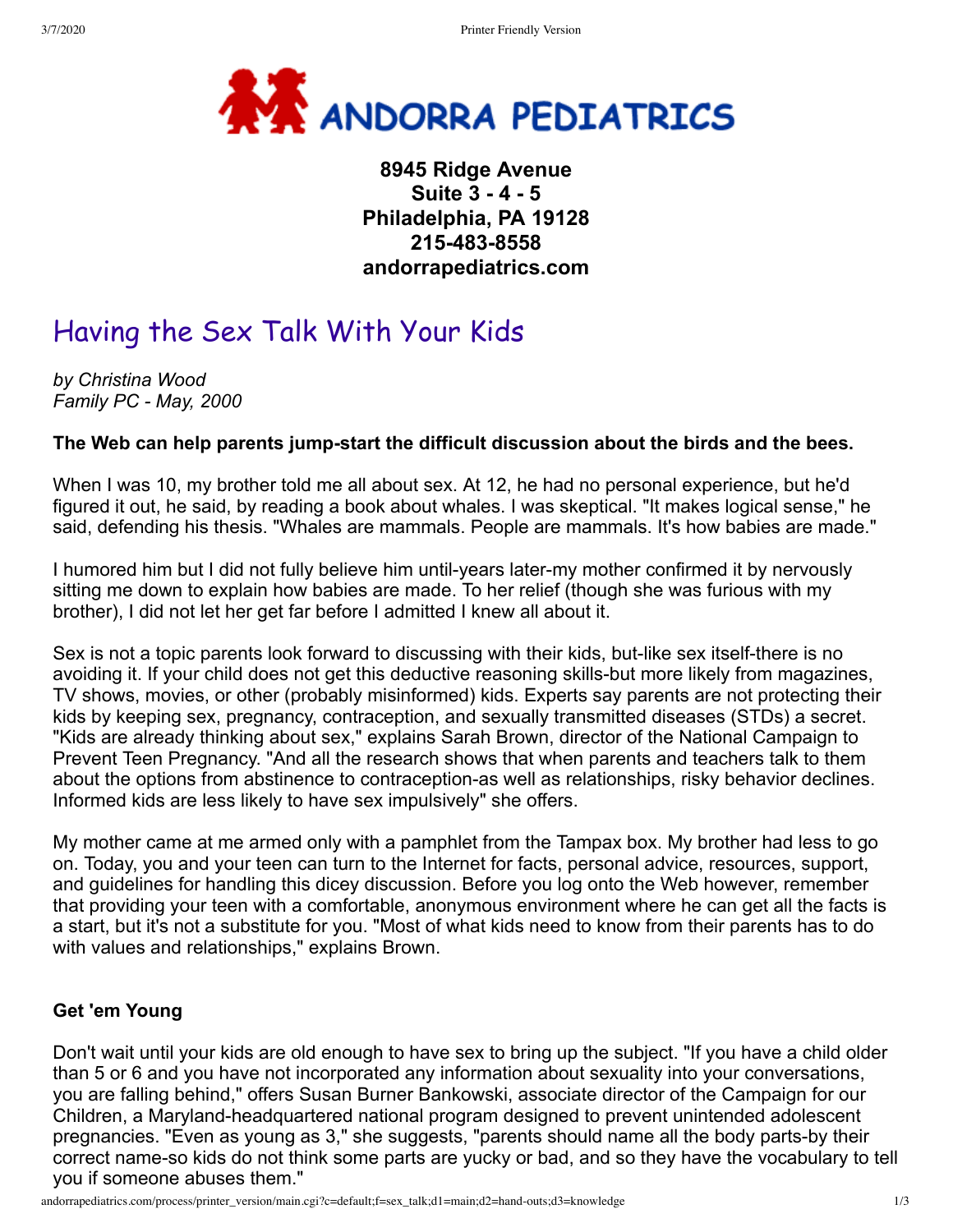That does not mean that you tell a 5-year-old, or even a 10-year-old, about abortions and STDs. All your discussions should be age-appropriate. Start with talking about body parts and continue an open dialogue throughout their life. Make it clear you will answer any question they have without assuming they are misbehaving. "Just because they ask you about sex, does not mean they are doing it," says Bankowski. And even as your darling child becomes a sullen teen who rolls her eyes at everything you say, soldier forward and bring the topic up whenever you see an opportunity. Events in the news and on TV sitcoms can be excellent springboards.

"All the research shows that teenagers care an enormous amount about what their parents think," offers Brown. "They look to their parents as their first and best sex educators. Parents think that kids 13 and up do not want to hear what they have to say. They do-even though many kids do not act like it."

#### **Surfing Without Getting Dirty**

The Internet can be a great starting-off point to get the sex-education conversation going. If you have already attempted to research sex education on the Internet, you have probably stepped right into a disgusting pile of pornography, politics, and dogma. To save you from repeating that unpleasant experience, we have assembled a handful of the best sex-education sites that you and your teen can surf together. Only you can determine, though, based on the age of your child, what topics he is ready for, and what you are comfortable perusing together.

It is best to check out these sites alone before you sit down together. Trust me, the minute you see the statistics on teen pregnancy and STDs and read the stories of teens that have made mistakes, you will be over your reluctance to have this conversation.

If your kids are 9 to 14, start with Campaign for Our Children (www.cfoc.org) . At press time, the group was revamping its site to be more inviting for teens, but clearly the message here is abstinence. Because the site targets tweens and young teenagers, you will not find a lot of graphic talk about how to have sex or get an abortion. You will find some invaluable guidance on how and when to talk to your kids about sex. I recommend visiting this site even if your kids are only toddlers. There is a handy worksheet (Talking Points for Parents and Kids) that you and your teen can use to guide your talks. Still having a hard time getting started? Check out the teen pregnancy clock.

If your teen rolls her (or his) eyes and implies you are nagging when you bring up sex and pregnancy, sit her right down at the computer and show her the Teen Voices section of the National Campaign to Prevent Teen Pregnancy (www.teenpregnancy.org) . Have some hankies handy as you let the heartrending stories of teen mothers and fathers do the nagging for you. The site is also a great place to visit while your kids are very young, because it provides sound advice on how to keep the dialogue open before they become teens. You can also arm yourself with tips, facts, resources, and statistics that could be very useful during your discussions.

Your teen can get the straight skinny about sex from other teens at Sex, Etc (www.sxetc.com) . This site-by and for teens-is supported by the Network for Family Life Education at Rutgers University. But be aware that this site is targeted at older teens and has some very frank talk about sex. All those questions kids have but are probably too embarrassed to ask are answered here in casual, frank language by their peers. Teens can also e-mail questions to experts.

For candid talk about health concerns, ages 13 and up should go see Violet. Violet is an animated character that fields questions and offers advice at the Teen Center at the Vagisil Women's Health Center (www.vagisil.com) site. When Violet gets a medical question, she forwards it to a medical professional. Dr. Adelaide Nardone, M.D., and Fellow with the American College of Gynecology, is the